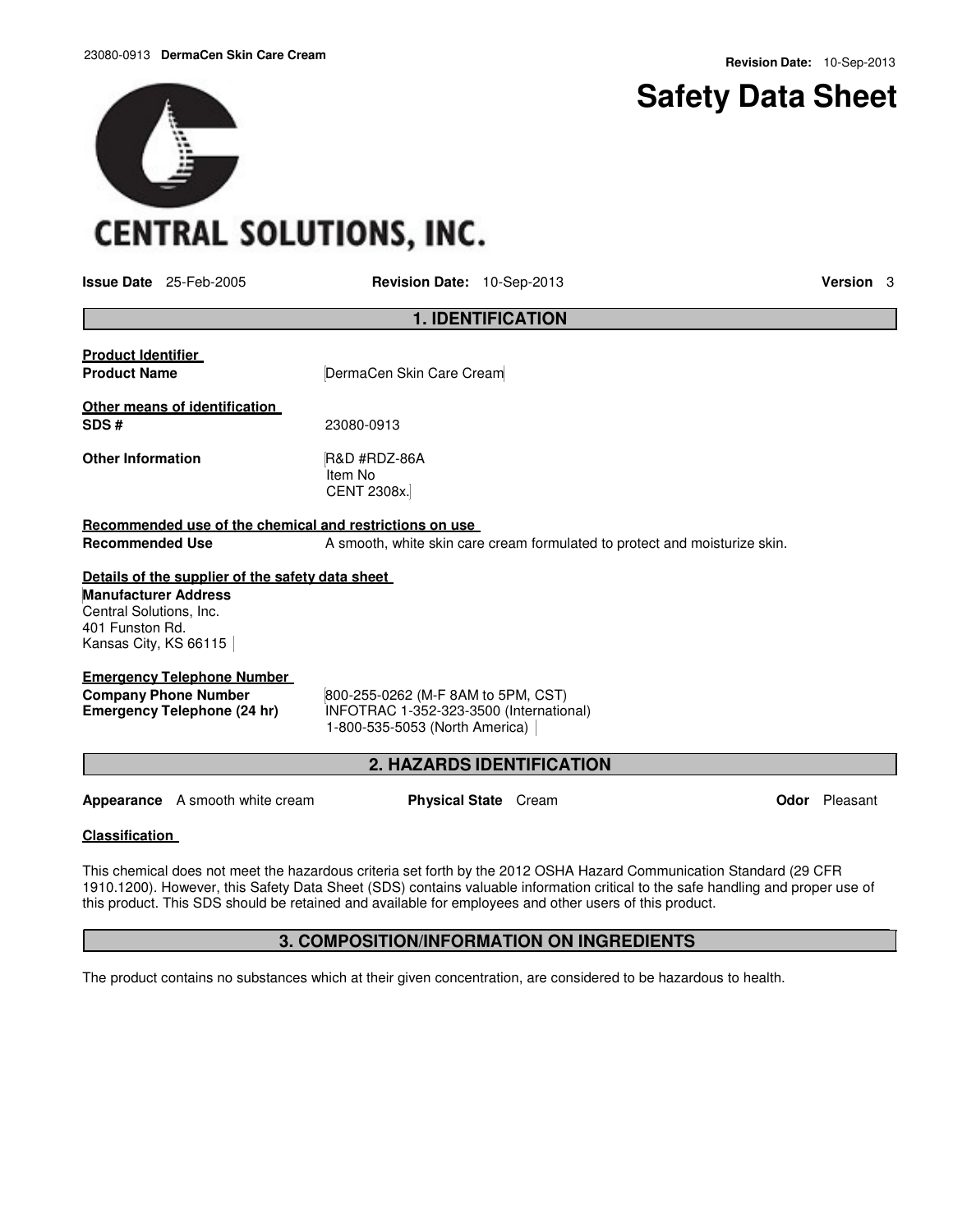#### **4. FIRST-AID MEASURES**

### **First Aid Measures**

| <b>General Advice</b>             | Provide this SDS to medical personnel for treatment. Always get medical attention when<br>product is swallowed or when symptoms are significant or persist. |
|-----------------------------------|-------------------------------------------------------------------------------------------------------------------------------------------------------------|
| <b>Eve Contact</b>                | Flush with clear water for 15 minutes. If eye irritation persists: Get medical advice/attention.                                                            |
| <b>Skin Contact</b>               | Not needed, this product is a skin moisturizing lotion. If irritation develops, discontinue use.                                                            |
| <b>Inhalation</b>                 | Not an expected route of exposure.                                                                                                                          |
| Ingestion                         | If patient is conscious and alert, dilute by drinking large quantities of water. Allow vomiting<br>to occur then get medical attention.                     |
| et imnertant cymnteme and effecte |                                                                                                                                                             |

#### **Most important symptoms and effects**

| <b>Symptoms</b>                                                            | EYES: Possible watering, mild burning and redness.<br>SWALLOWED: Possible gastrointestinal irritation or disturbance. |  |  |  |
|----------------------------------------------------------------------------|-----------------------------------------------------------------------------------------------------------------------|--|--|--|
| Indication of any immediate medical attention and special treatment needed |                                                                                                                       |  |  |  |
| <b>Notes to Physician</b>                                                  | Treat symptomatically.                                                                                                |  |  |  |

# **5. FIRE-FIGHTING MEASURES**

#### **Suitable Extinguishing Media**

Use extinguishing measures that are appropriate to local circumstances and the surrounding environment.

**Unsuitable Extinguishing Media** Not determined.

#### **Specific Hazards Arising from the Chemical**

Product is not flammable or combustible.

**Hazardous Combustion Products** Carbon oxides.

#### **Protective equipment and precautions for firefighters**

As in any fire, wear self-contained breathing apparatus pressure-demand, MSHA/NIOSH (approved or equivalent) and full protective gear.

# **6. ACCIDENTAL RELEASE MEASURES**

#### **Personal precautions, protective equipment and emergency procedures**

| <b>Personal Precautions</b> | Use personal protective equipment as required. |  |
|-----------------------------|------------------------------------------------|--|
|-----------------------------|------------------------------------------------|--|

# **Methods and material for containment and cleaning up**

**Methods for Containment** Prevent further leakage or spillage if safe to do so.

| <b>Methods for Clean-Up</b> | SMALL SPILLS: Small spills $(1 gallon) may be washed down a drain or cleaned up and$     |
|-----------------------------|------------------------------------------------------------------------------------------|
|                             | disposed of into a sanitary sewer system.                                                |
|                             | LARGE SPILLS: Large spills (> 1 gallon) should be contained and collected (by absorption |
|                             | or vacuuming) then disposed of properly.                                                 |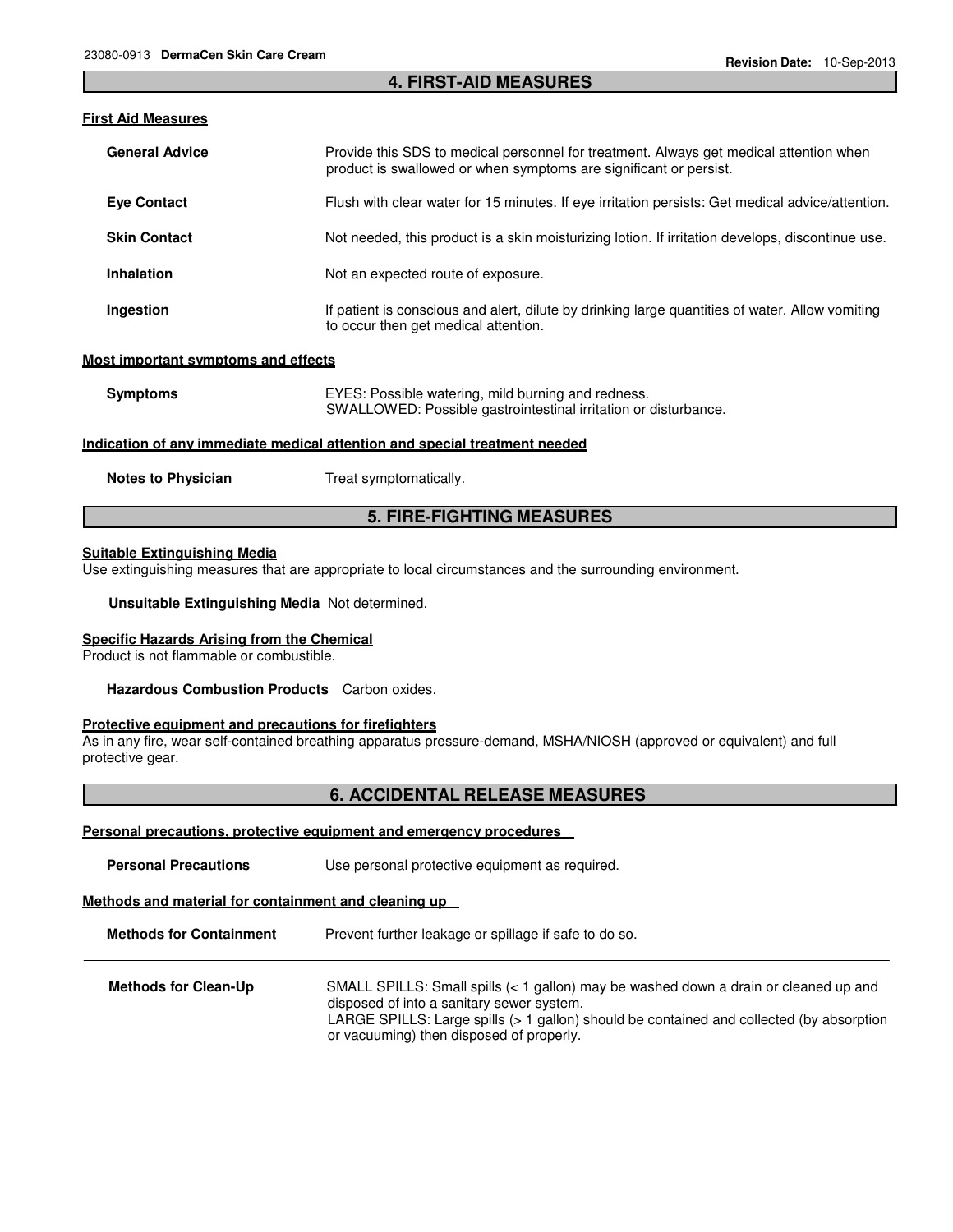# **7. HANDLING AND STORAGE**

#### **Precautions for safe handling**

**Advice on Safe Handling** Handle in accordance with good industrial hygiene and safety practice. Do not contaminate water, food, or feed. Do not reuse empty containers. Keep containers clean & closed.

#### **Conditions for safe storage, including any incompatibilities**

- **Storage Conditions Keep out of the reach of children.**
- **Incompatible Materials** Oxidizing agents.

# **8. EXPOSURE CONTROLS/PERSONAL PROTECTION**

**Exposure Guidelines** The following information is given as general guidance

#### **Appropriate engineering controls**

| <b>Engineering Controls</b>                                           | Mechanical Ventilations (General): Normally sufficient<br>Local Exhaust: Not Normally Needed. |  |  |
|-----------------------------------------------------------------------|-----------------------------------------------------------------------------------------------|--|--|
| Individual protection measures, such as personal protective equipment |                                                                                               |  |  |
| <b>Eve/Face Protection</b>                                            | Not needed, avoid putting product into eyes while applying to the skin.                       |  |  |
| <b>Skin and Body Protection</b>                                       | Not needed, this product is a skin moisturizing lotion.                                       |  |  |
| <b>Respiratory Protection</b>                                         | Not needed. General ventilation is normally adequate.                                         |  |  |
|                                                                       |                                                                                               |  |  |

**General Hygiene Considerations** Do not get into eyes. Protect food & drink from contamination by product.

### **9. PHYSICAL AND CHEMICAL PROPERTIES**

#### **Information on basic physical and chemical properties**

**Physical State** Cream

**Property pH Melting Point/Freezing Point Boiling Point/Boiling Range Flash Point Evaporation Rate Flammability (Solid, Gas) Upper Flammability Limits Lower Flammability Limit** Not determined **Vapor Pressure Vapor Density**

### **Values**

6.0-7.0 Not established 100 °C / 212 °F Not flammable Not established Not determined Not determined Not established Not established

**Appearance A smooth white cream <b>Odor** Pleasant **Color Color Color Color Color Color Not determined Odor Threshold** Not determined

 **Rem ark s • Method**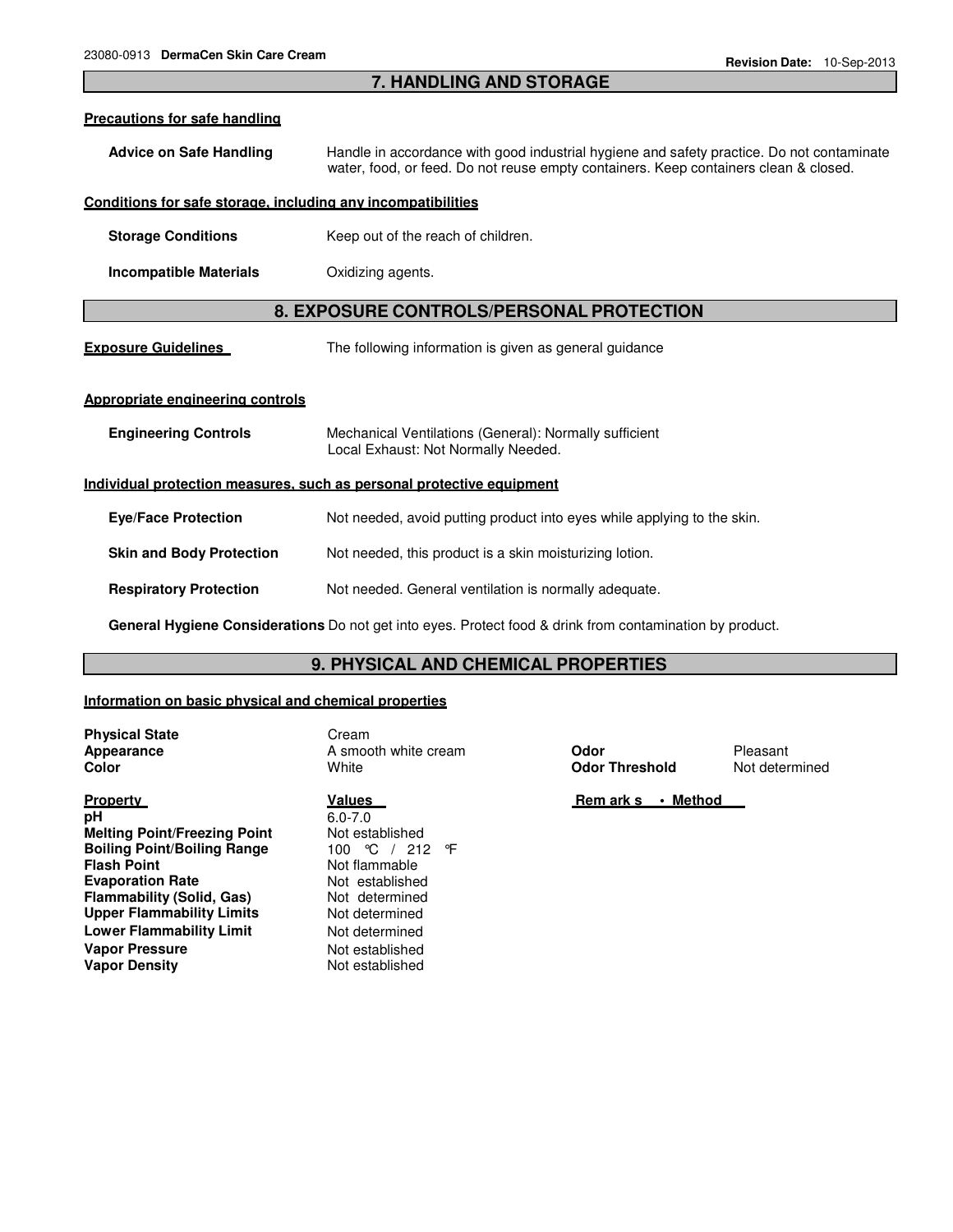| <b>Specific Gravity</b>          | $0.96 - 0.99$             |
|----------------------------------|---------------------------|
| <b>Water Solubility</b>          | Dispersible in water      |
| Solubility in other solvents     | Not determined            |
| <b>Partition Coefficient</b>     | Not determined            |
| <b>Autoignition Temperature</b>  | Not determined            |
| <b>Decomposition Temperature</b> | Not determined            |
| <b>Kinematic Viscosity</b>       | Not determined            |
| <b>Dynamic Viscosity</b>         | 10,000-25,000 cps         |
| <b>Explosive Properties</b>      | Not determined            |
| <b>Oxidizing Properties</b>      | Not determined            |
| Density                          | @ 25°C 8.0 to 8.25 lb/gal |
|                                  |                           |

# **10. STABILITY AND REACTIVITY**

# **Reactivity**

Not reactive under normal conditions.

# **Chemical Stability**

Stable under recommended storage conditions.

#### **Possibility of Hazardous Reactions**

None under normal processing.

**Hazardous Polymerization** Hazardous polymerization does not occur.

#### **Conditions to Avoid**

Keep out of reach of children.

#### **Incompatible Materials**

Oxidizing agents.

#### **Hazardous Decomposition Products**

Burning may yield carbon monoxide and carbon dioxide.

# **11. TOXICOLOGICAL INFORMATION**

#### **Information on likely routes of exposure**

| <b>Product Information</b> |                                                                                                       |
|----------------------------|-------------------------------------------------------------------------------------------------------|
| <b>Eye Contact</b>         | May cause mild eye irritation.                                                                        |
| <b>Skin Contact</b>        | None, this product is a skin moisturizing lotion.                                                     |
| <b>Inhalation</b>          | Under normal conditions of intended use, this material is not expected to be an inhalation<br>hazard. |
| Ingestion                  | May cause discomfort if swallowed.                                                                    |

### **Component Information**

#### **Information on physical, chemical and toxicological effects**

**Symptoms** Please see section 4 of this SDS for symptoms.

# **Delayed and immediate effects as well as chronic effects from short and long-term exposure**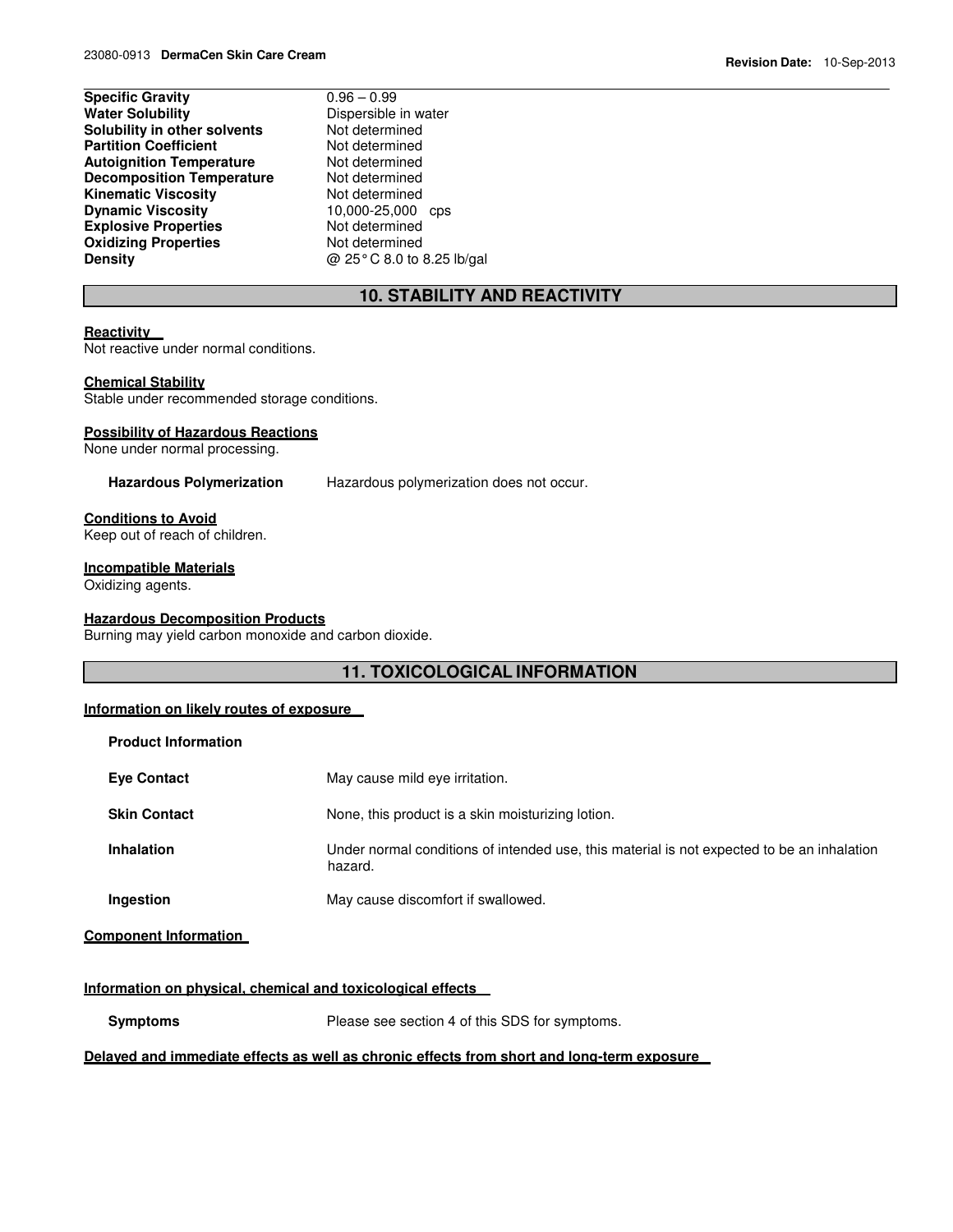**Carcinogenicity** This product does not contain any carcinogens or potential carcinogens as listed by OSHA, IARC or NTP.

# **Numerical measures of toxicity**

Not determined

# **12. ECOLOGICAL INFORMATION**

# **Ecotoxicity**

The product is not expected to be hazardous to the environment.

#### **Persistence/Degradability** Not determined

**Bioaccumulation**

Not determined

**Mobility** Not determined

# **Other Adverse Effects**

Not determined

# **13. DISPOSAL CONSIDERATIONS**

### **Waste Treatment Methods**

| <b>Disposal of Wastes</b>     | Disposal should be in accordance with applicable regional, national and local laws and<br>regulations. |
|-------------------------------|--------------------------------------------------------------------------------------------------------|
| <b>Contaminated Packaging</b> | Disposal should be in accordance with applicable regional, national and local laws and<br>regulations. |

# **14. TRANSPORT INFORMATION**

| <b>Note</b> | Please see current shipping paper for most up to date shipping information, including<br>exemptions and special circumstances. |
|-------------|--------------------------------------------------------------------------------------------------------------------------------|
| <b>DOT</b>  | Not regulated                                                                                                                  |
| .           |                                                                                                                                |

**IATA** Not regulated

**IMDG** Not regulated